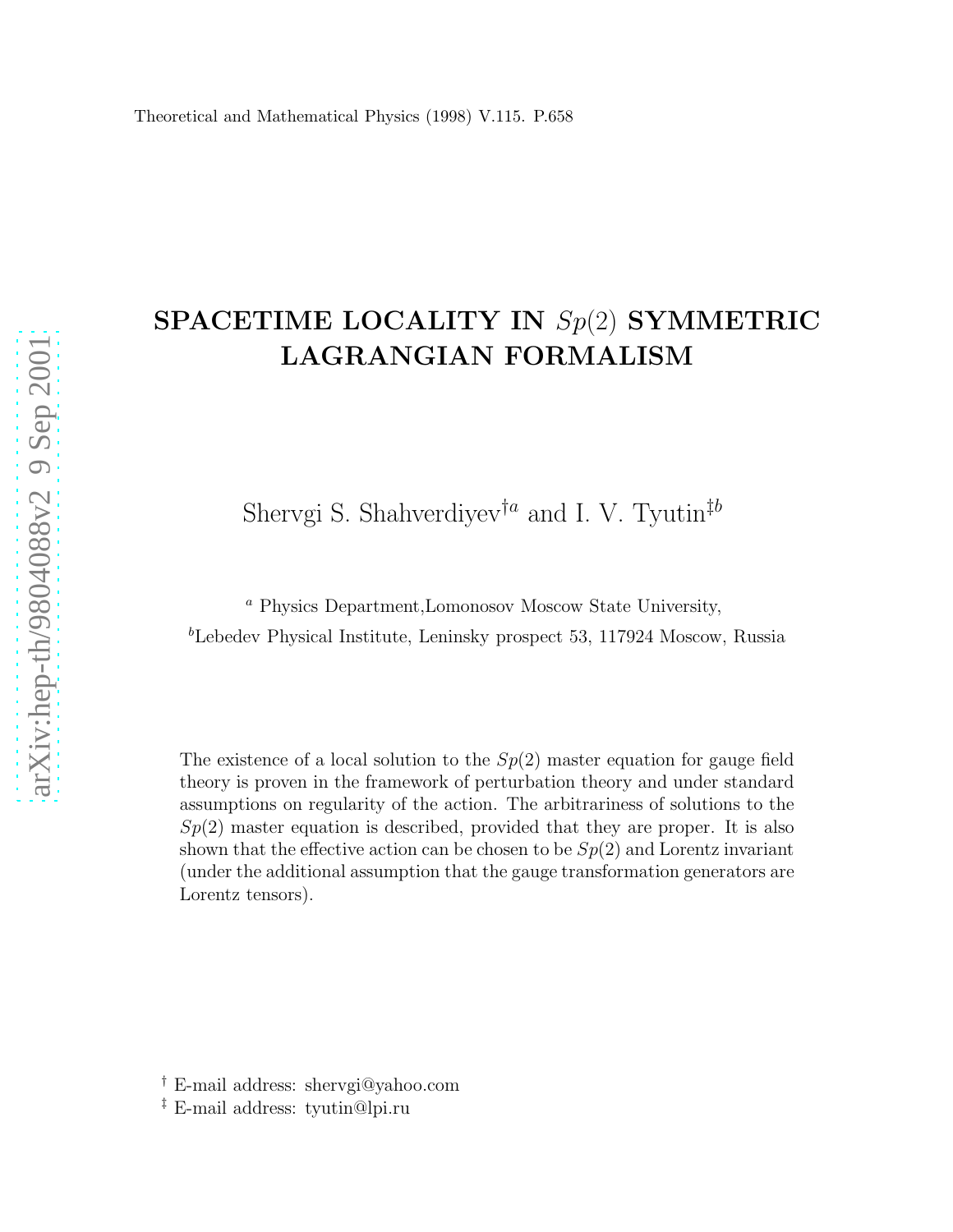### 1 Introduction

It is well known that the quantization methods for gauge theories in Lagrangian and Hamiltonian formalisms can be generalized to include ghost and antighost variables in a symmetric way  $|1|$ – $|10|$ . In that case two nilpotent (BRST and anti–BRST) charges appears. Ghost and antighost variables, BRST and anti–BRST charges and the pair of equationsfor the effective action form  $Sp(2)$  $Sp(2)$  $Sp(2)$  doublets. In [2]–[[7\]](#page-12-0), the formal proof of the existence of a solution to the  $Sp(2)$  master equation and description of the arbitrariness of solutions were given. In those papers, however, the locality of the effective action was assumedas a hypothesis. In [[11\]](#page-12-0), the existence of a local solution to the  $Sp(2)$  master equation was demonstrated by using the Hamiltonian  $Sp(2)$  formalism in the case of finite number of degrees of freedom (it was shown also that the Lagrangian and Hamiltonian  $Sp(2)$  formalisms are equivalent).

In the present paper, we shall prove the existence of a local solution to the  $Sp(2)$ master equation in the field theory. For the standard master equation of the BV formalism the existence of a local solution, the structure of renormalization, anomalies and related questions have been discussed in literature (see[[12\]](#page-12-0),[[13](#page-12-0)], [\[14\]](#page-12-0) and references therein). The method for solving the locality problem is based on considering instead of equations for functionals, equations for corresponding functions on spaces, which have the fields and their finite order derivatives in an arbitrary spacetime point as coordinates(jet–spaces [\[15](#page-12-0)]). We apply these scheme to the  $Sp(2)$  master equation. In sec. 2 preliminary of the problem and assumptions on regularity of the action are given. In sec. 3 we give the proof of the existence of a local solution to the  $Sp(2)$  master equation. In sec. 4 we discuss the arbitrariness of solutions of the equations and show, under some restrictions on the structure of the solution in the first order in the ghost and gauge introducing fields, that the arbitrariness of solutions is described by special transformations (gauge transformations), which do not change the physical contents of the theory. It is also shown that, under some additional assumptions on gauge generators, there exist  $Sp(2)$ symmetric and Lorentz invariant solutions to the  $Sp(2)$  master equation.

In what follows  $\partial_\mu$  designates the total derivative with respect to  $x^\mu$ ,  $\partial_{\mu_1...\mu_k} \equiv \partial_{\mu_1} \cdots \partial_{\mu_k}$ ,  $D_{\mu_1...\mu_k} \equiv D_{\mu_1} \cdots D_{\mu_k}$ . By a local finite order differential operator (LFODO), we mean the following

$$
M = \sum_{k=0}^{n} g^{\mu_1 \dots \mu_k} \partial_{\mu_1 \dots \mu_k},
$$

where  $g^{\mu_1...\mu_k}$  are functions of  $x^{\mu}$ , of the field variables and their finite order derivatives, n is a finite number. Transposed LFODO  $M^{Tij}$  relative to M is defined as

$$
(M^{Tij}\varphi_j)\psi_i - \varphi_i M^{ij}\psi_j = \partial_\mu j^\mu, \quad (M^{-1})^T = (M^T)^{-1}, \quad (M^T)^T = (-1)^{\varepsilon_i + \varepsilon_j} M^{ij},
$$

$$
\varepsilon(\varphi^i) = \varepsilon_i, \quad \varepsilon(M^{ij}) = \varepsilon_i + \varepsilon_j
$$

with arbitrary functions  $\varphi_i$ ,  $\psi_i$  and local functions  $j^{\mu}$ . All considerations are performed in the framework of perturbation theory, i.e., in terms of formal power series in field variables and their derivatives. Throughout this article all functions can depend explicitly on  $x^{\mu}$ , unless otherwise is stated.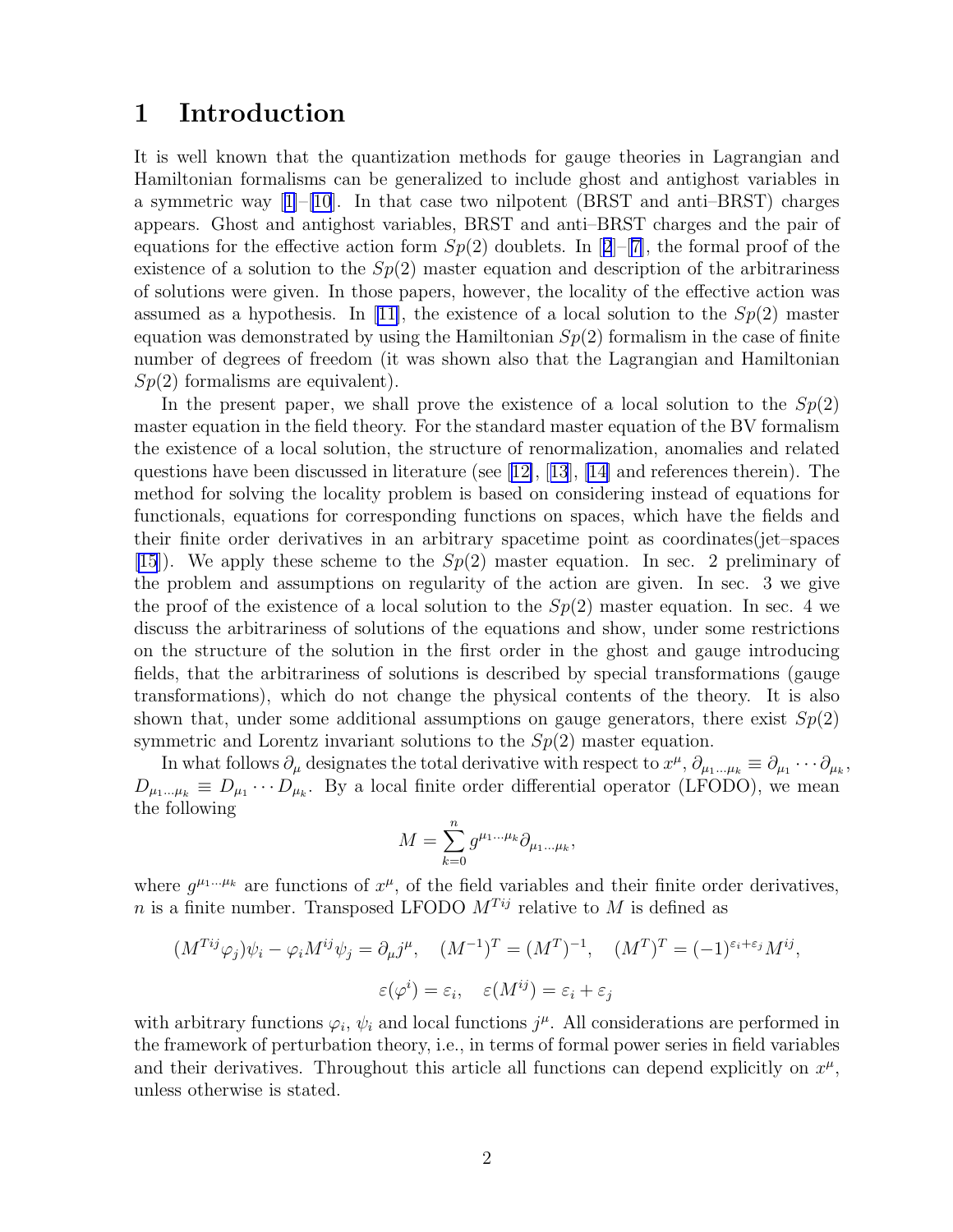### <span id="page-2-0"></span>2 Preliminary of the problem

In this section we shall discuss the formulation of the problem and assumptions under which it will be solved. The full set of variables  $\Gamma^{\Sigma}$  is divided into the groups  $\Phi^{A}$ ,  $\Phi_{A}^{*}$ ,  $\bar{\Phi}_{A}$ ,  $a, b, c = 1, 2$ . The variables  $\Phi^A$  are  $\Phi^A = (\varphi^i, C^{\alpha b}, B^{\alpha})$ , where  $\varphi^i$  are variables of the classical theory, while  $C^{\alpha b}$  and  $B^{\alpha}$  are respectively ghost, antighost and gauge introducing fields. All variables are ascribed by the Grassman parity  $\varepsilon(\Phi^A) = \varepsilon(\bar{\Phi}_A) = \varepsilon_A$ ,  $\varepsilon(\Phi^*_{Aa}) =$  $\varepsilon_A + 1$ ,  $\varepsilon(B^{\alpha}) = \varepsilon_{\alpha}$ ,  $\varepsilon(C^{\alpha b}) = \varepsilon_{\alpha} + 1$  and the new ghost number ngh: ngh( $\varphi$ ) = 0,  $ngh(C^b) = 1$ ,  $ngh(B) = 2$ ,  $ngh(\bar{\Phi}) = -2 - ngh(\Phi)$ ,  $ngh(\Phi_a^*) = -1 - ngh(\Phi)$ ,  $ngh(FM) =$  $ngh(F) + ngh(M)$ . Moreover, the fields  $\varphi^i, B^\alpha, \overline{\varphi}_i, \overline{B_\alpha}$  form  $Sp(2)$  singlets.  $C^{\alpha b}$  and  $\varphi_{ia}^*$ ,  $B_{\alpha a}^*, \bar{C}_{\alpha a}$  form respectively  $Sp(2)$  doublets and antidoublets,  $C_{\alpha b|a}^*$  transforms as a product of  $Sp(2)$  antidoublets. In the  $Sp(2)$  formalism the effective action  $S(\Phi, \Phi_a^*, \bar{\Phi})$  satisfies the  $Sp(2)$  master equation

$$
\frac{1}{2}(S,S)^{a} + \int dx \varepsilon^{ab} \Phi_{Ab}^{*} \frac{\delta}{\delta \bar{\Phi}_{A}} S = 0, \quad \varepsilon^{ab} = -\varepsilon^{ba}, \quad \varepsilon_{ab} \varepsilon^{bc} = \delta_{a}^{c}, \quad \varepsilon_{12} = \varepsilon^{21} = 1, \tag{1}
$$

and the boundary condition

$$
S|_{\Phi^*_{a} = \bar{\Phi} = 0} = \mathcal{S}(\varphi).
$$

In  $(1)$ ,  $($ ,  $)^{a}$  denotes the doublet of antibrackets

$$
(F,G)^a \equiv \int dx \left( F \frac{\overleftarrow{\delta} \overrightarrow{\delta}}{\delta \Phi^A \overrightarrow{\delta \Phi^*_{Aa}}} G - F \frac{\overleftarrow{\delta} \overrightarrow{\delta}}{\delta \Phi^*_{Aa} \overrightarrow{\delta \Phi^A}} G \right),
$$

where  $\mathcal{S}(\varphi)$  is the original classical action, which has a gauge symmetry:  $R^i_\alpha \delta \mathcal{S}/\delta \varphi_i = 0$ . It is assumed that the effective action conserves ngh, has zero Grassman parity and forms  $Sp(2)$  singlet. Equation (1) will be solved in the framework of perturbation theory in fields  $C^{\alpha b}$  and  $B^{\alpha}$ :

$$
S = \mathcal{S} + \sum_{k=1} S_k, \quad S_k \sim C^l B^m, \quad l + m = k.
$$

Let us assume that the terms  $S_k$ , are proved to exist for  $k = 1, ..., n$ , that is, equation (1) is satisfied in orders  $C^{l}B^{k-l}$ ,  $k \leq n$ . In the  $(n + 1)$ th order in fields  $C^{\alpha b}$  and  $B^{\alpha}$ , we obtain equation for  $S_{n+1}$ :

$$
W^{a}S_{n+1} = F^{a}_{n+1}, \quad F^{a}_{n+1} = -\frac{1}{2}(S_{[n]}, S_{[n]})^{a}_{n+1}, \quad S_{[n]} = \mathcal{S} + \sum_{k=1}^{n} S_{k}, \tag{2}
$$

where (see next Sec.):

$$
W^{a} = \int dx \left( (-1)^{\varepsilon_{i}} L_{i} \frac{\delta}{\delta \varphi_{ia}^{*}} - (-1)^{\varepsilon_{\alpha}} R_{\alpha}^{i} \varphi_{ib}^{*} \frac{\delta}{\delta C_{\alpha b|a}^{*}} + ((-1)^{\varepsilon_{i}} R_{\alpha}^{i} \bar{\varphi}_{i} + \varepsilon^{cb} C_{\alpha b|c}^{*}) \frac{\delta}{\delta B_{\alpha a}^{*}}
$$

$$
- (-1)^{\varepsilon_{\alpha}} \varepsilon^{ab} B^{\alpha} \frac{\delta}{\delta C^{\alpha b}} + \varepsilon^{ab} \Phi_{Ab}^{*} \frac{\delta}{\delta \bar{\Phi}_{A}} \right),
$$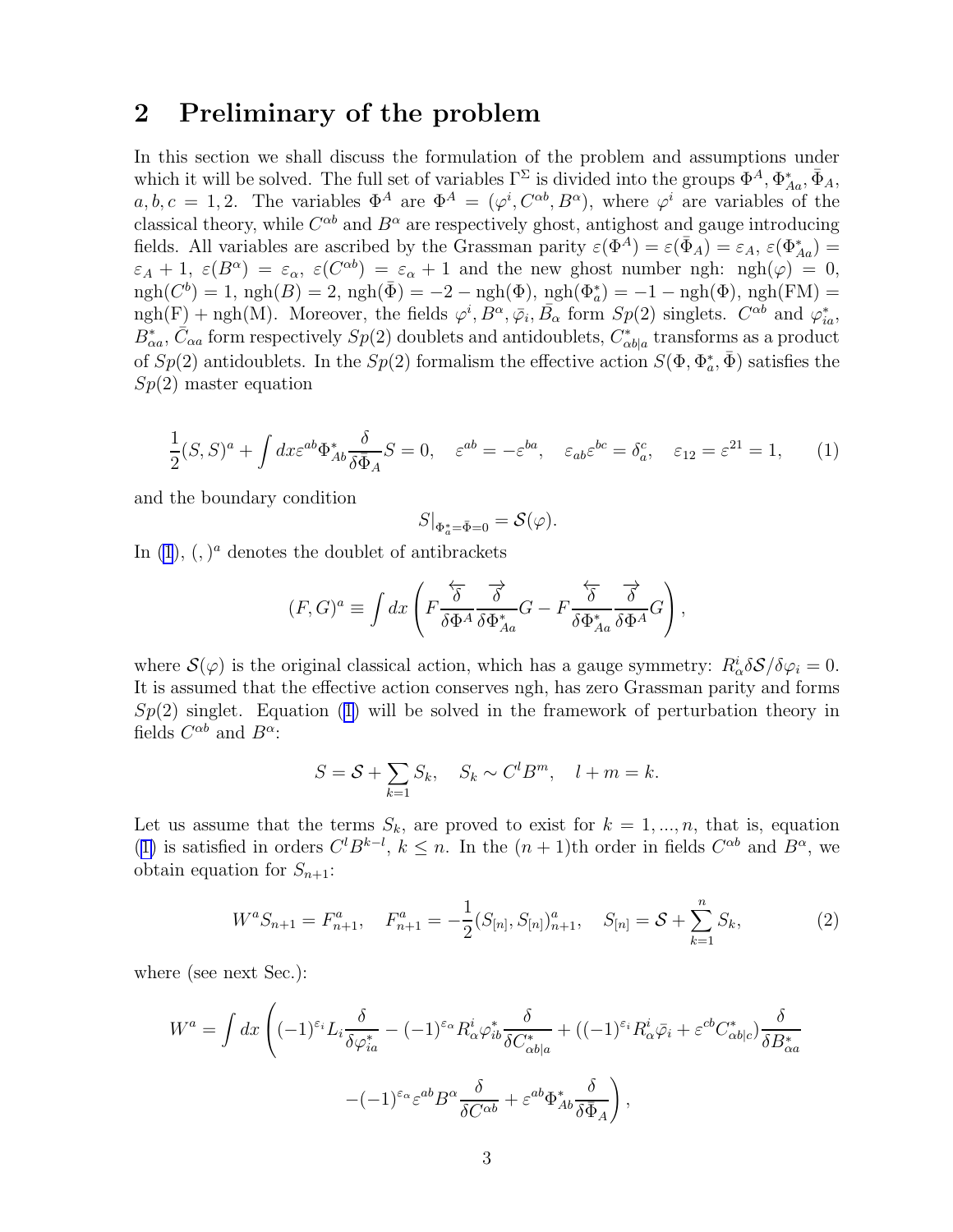$$
L_i(x) \equiv \delta S / \delta \varphi_i(x).
$$

<span id="page-3-0"></span>The operators  $W^a$  are nilpotent, i.e.,

$$
W^a W^b + W^b W^a = 0.
$$

 $W^a$  and  $F^a_{n+1}$  form  $Sp(2)$  doublets. The Jacobi identity for doublet of antibrackets or explicit form of  $F_{n+1}^a$  implies the consistency condition

$$
W^a F_{n+1}^b + W^b F_{n+1}^a = 0,\t\t(3)
$$

for equation [\(2](#page-2-0)). One can see that

$$
F_{n+1}^a = W^a Y_{n+1} \tag{4}
$$

,

is a solution to equation (3). If this is the general solution we may choose  $Y_{n+1}$  as  $S_{n+1}$ . We shall show, that under some assumptions formulated below the general solution to equation  $(3)$  indeed has the form  $(4)$ . The main difficulty in solving equation  $(4)$  is to obtain a solution belonging to the class of local functionals, i. e., the functionals  $S_k$ should have the form  $S_k = \int dx s_k(\Gamma^{\Sigma}, \partial_\mu \Gamma^{\Sigma}, ...)$ . Consequently,  $F_{n+1}^a$  will be  $F_{n+1}^a =$  $\int dx f_{n+1}^a(\Gamma^{\Sigma}, \partial_\mu \Gamma^{\Sigma}, ...)$ <sup>1</sup>. The operators  $W^a$  on arbitrary local functions are:

$$
W^{a}Z = \int dx w^{a} z (\Gamma^{\Sigma}, \partial_{\mu} \Gamma^{\Sigma}, \dots),
$$
  
\n
$$
w^{a} = \sum_{k=0} (-1)^{\varepsilon_{i}} D_{\mu_{1} \dots \mu_{k}} L_{i} \frac{\partial}{\partial(\partial_{\mu_{1} \dots \mu_{k}} \varphi_{ia}^{*})} - \sum_{k=0} (-1)^{\varepsilon_{\alpha}} D_{\mu_{1} \dots \mu_{k}} (R_{\alpha}^{i} \varphi_{ib}^{*}) \frac{\partial}{\partial(\partial_{\mu_{1} \dots \mu_{k}} C_{\alpha b|a}^{*})} +
$$
  
\n
$$
\sum_{k=0} D_{\mu_{1} \dots \mu_{k}} ((-1)^{\varepsilon_{i}} R_{\alpha}^{i} \bar{\varphi}_{i} + \varepsilon^{cb} C_{\alpha b|c}^{*}) \frac{\partial}{\partial(\partial_{\mu_{1} \dots \mu_{k}} B_{\alpha a}^{*})} - (-1)^{\varepsilon_{\alpha}} \varepsilon^{ab} \sum_{k=0} \partial_{\mu_{1} \dots \mu_{k}} B^{\alpha} \frac{\partial}{\partial(\partial_{\mu_{1} \dots \mu_{k}} C^{\alpha b})} +
$$
  
\n
$$
\varepsilon^{ab} \sum_{k=0} \partial_{\mu_{1} \dots \mu_{k}} \varphi_{ib}^{*} \frac{\partial}{\partial(\partial_{\mu_{1} \dots \mu_{k}} \bar{\varphi}_{i})} + \varepsilon^{ab} \sum_{k=0} \partial_{\mu_{1} \dots \mu_{k}} B_{\alpha b}^{*} \frac{\partial}{\partial(\partial_{\mu_{1} \dots \mu_{k}} \bar{B}_{\alpha})} + \varepsilon^{ab} \sum_{k=0} \partial_{\mu_{1} \dots \mu_{k}} C_{\alpha c|b}^{*} \frac{\partial}{\partial(\partial_{\mu_{1} \dots \mu_{k}} \bar{C}_{\alpha c})}
$$
  
\n
$$
D_{\mu} \equiv \frac{\partial}{\partial x^{\mu}} + \sum_{k=0} \partial_{\mu_{\mu_{1} \dots \mu_{k}} \Gamma^{\Sigma}} \frac{\partial}{\partial(\partial_{\mu_{1} \dots \mu_{k}} \Gamma^{\Sigma})},
$$
  
\n(5)

all quantities in (5) are taken in an arbitrary fixed spacetime point  $x^{\mu}$ . The operators  $w^{a}$ and  $D_{\mu}$  commute:

$$
w^{a}w^{b} + w^{b}w^{a} = [D_{\mu}, w^{a}] = [D_{\mu}, D_{\nu}] = 0.
$$

Equation (3) in terms of nonintegrated densities is

$$
w^a f_{n+1}^b + w^b f_{n+1}^a = D_\mu j_{n+1}^{\mu ab},\tag{6}
$$

where  $j_{n+1}^{\mu ab} = j_{n+1}^{\mu ab}(\Gamma^{\Sigma}, \partial_{\mu} \Gamma^{\Sigma}, ...)$  are functions of  $\Gamma^{\Sigma}$  and their derivatives up to finite order. To solve equation (6), it is helpful to introduce operators  $\gamma_a$ , which contain derivatives  $\partial/\partial L_i$ ,  $\partial/\partial (R^i_{\alpha} \varphi_{ia}^*)$ . To make the introducing of such operators possible we make the standard assumptions on the structure of the action  $\mathcal S$  and of the gauge generators  $R^i_\alpha$ , which we will call the regularity assumptions of the theory.

<sup>&</sup>lt;sup>1</sup> The functions  $s_k$  and  $f_{n+1}^a$  are defined up to a total derivative.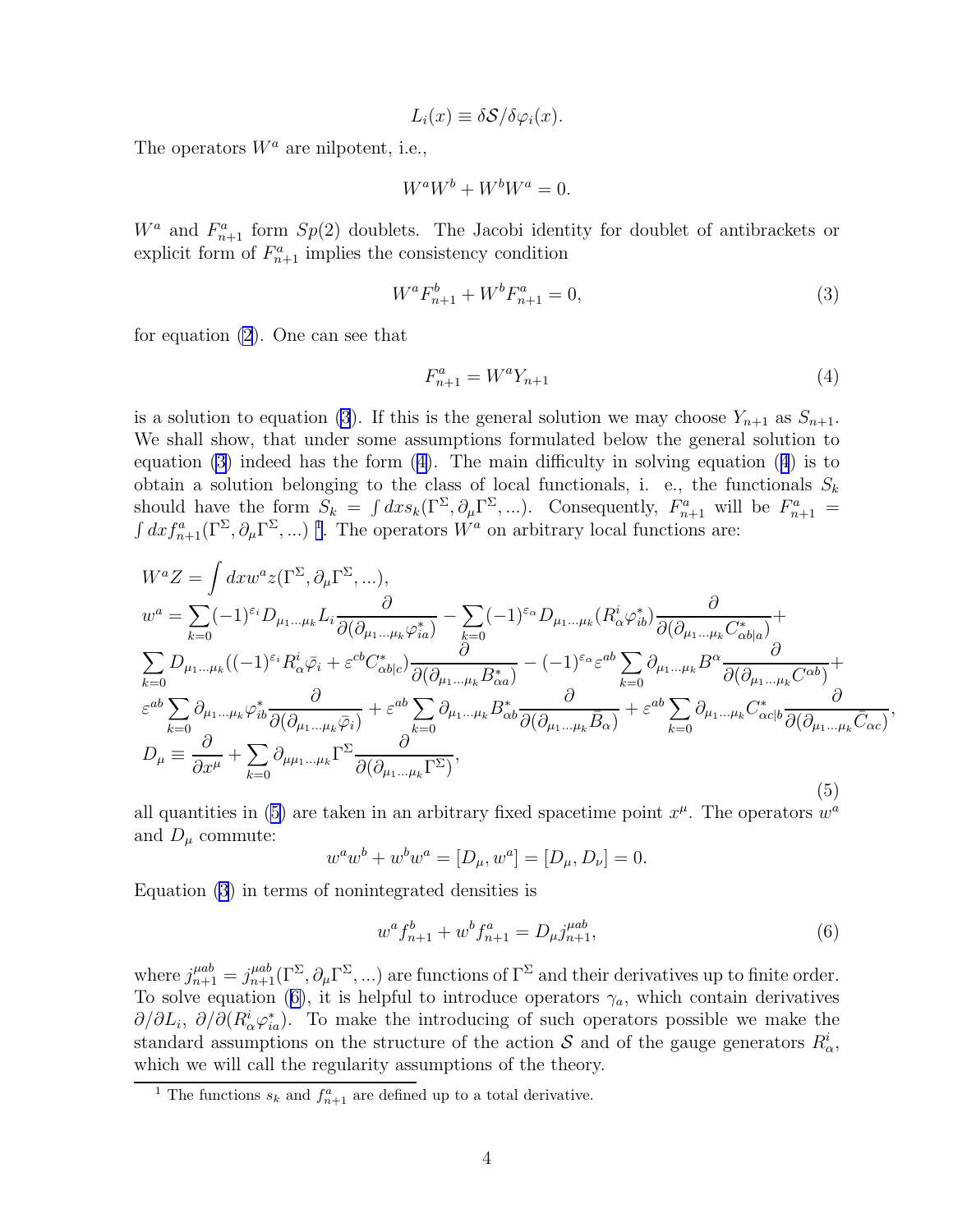1. Gauge transformation generators are LFODO's:

$$
R^i_{\alpha} = r^i_{\alpha} + r^{i\mu}_{\alpha}\partial_{\mu} + \dots + r^{i\mu_1\mu_2\dots\mu_t}_{\alpha}\partial_{\mu_1\mu_2\dots\mu_t},\tag{7}
$$

 $r_\alpha^{i\mu_1\mu_2...\mu_k}, k=0,...,t$ , are functions of the classical fields and their derivatives up to finite order,  $\varepsilon(R^i_\alpha) = \varepsilon(r^{i\mu_1\mu_2\ldots\mu_t}_\alpha) = \varepsilon_i + \varepsilon_\alpha.$ 

2. Generators  $R^i_\alpha$  form an irreducible set in the sense, that any LFODO  $\Lambda^i$ , satisfying the equation

$$
\Lambda^i L_i = 0,
$$

has the form

$$
\Lambda^{i} = m^{\alpha} R_{\alpha}^{i} + \hat{M}^{ij} L_{j}, \quad \hat{M}^{ij} A_{j} = \sum_{k,l} m^{i\mu_{1} \dots \mu_{k} | j\nu_{1} \dots \nu_{l}} \partial_{\nu_{1} \dots \nu_{l}} A_{j} \partial_{\mu_{1} \dots \mu_{k}},
$$

$$
m^{i\mu_{1} \dots \mu_{k} | j\nu_{1} \dots \nu_{l}} = -(-1)^{\varepsilon_{i} \varepsilon_{j}} m^{j\nu_{1} \dots \nu_{l} | i\mu_{1} \dots \mu_{k}}
$$

where  $m^{\alpha}$  are LFODO's,  $m^{i\mu_1...\mu_k|j\nu_1...\nu_l}$  are functions of  $\Gamma^{\Sigma}$  and of their derivatives up to a finite order. Furthermore, equations  $R_{\alpha}^{T_i} n^{\alpha} = 0$  have the only solution  $n^{\alpha} = 0$ .

3. Let us consider the space  $J_l(\varphi)$  (jet space) with coordinates  $\varphi_l \equiv (\varphi^i, \partial_\mu \varphi^i, \partial_{\mu_1} \dots \partial_{\mu_l} \varphi^i)$ . Given set of functions  $L_Q \equiv (L_i, D_\mu L_i, ..., D_{\mu_1...\mu_{\sigma_l}} L_i), Q = (i, i\nu_1, ..., i\nu_1... \nu_{\sigma_l}),$  such that the order of the highest derivatives of fields  $\varphi^i$  occurring in this set is equal to l. There exist constraints among the functions  $L_Q$ <sup>2</sup>:

$$
R_{\alpha}^{i}L_{i}=0, \quad D_{\mu}(R_{\alpha}^{i}L_{i})=0,..., \quad D_{\mu_{1}...\mu_{s_{l}}}(R_{\alpha}^{i}L_{i})=0,
$$
\n(8)

where  $s_l$  is chosen from the condition that the highest derivatives of fields  $\varphi^i$  occurring in this set be equal to  $l<sup>3</sup>$ . Let us rewrite the constraints in the form

$$
\tilde{R}_D^Q L_Q = \tilde{R}_D^I L_I + \tilde{R}_D^{D'} L_{D'} = 0,
$$

where  $D = (\alpha, \alpha\nu_1, ..., \alpha\nu_1... \nu_{s_l}), \tilde{R}_{D}^{I}$  and  $\tilde{R}_{D}^{D'}$  are matrices, depending on  $\varphi_l$ . We assume that for any l the set  $L_Q$  can be divided into sets of independent functions  $L_I$  ([ $L_I$ ] designates the number of  $L_I$ )

$$
rank\left(\frac{\partial L_I}{\partial \varphi_l}\right)\bigg|_{L_Q=0} = [L_I]
$$

and dependent ones  $L_{D'}$ ,  $\tilde{R}_{D}^{D'}$  being a nonsingular matrix.

In sections 3 and 4 we will show that under the regularity assumptions of the theory the  $Sp(2)$  master equation has a local solution.

<sup>&</sup>lt;sup>2</sup>In (8),  $R^i_\alpha$  are given by (7), with  $\partial_\mu \to D_\mu$ .

<sup>&</sup>lt;sup>3</sup>In general,  $s_l$  and t depend on i and  $\alpha$  respectively. In the present paper, we omit these nonessential questions.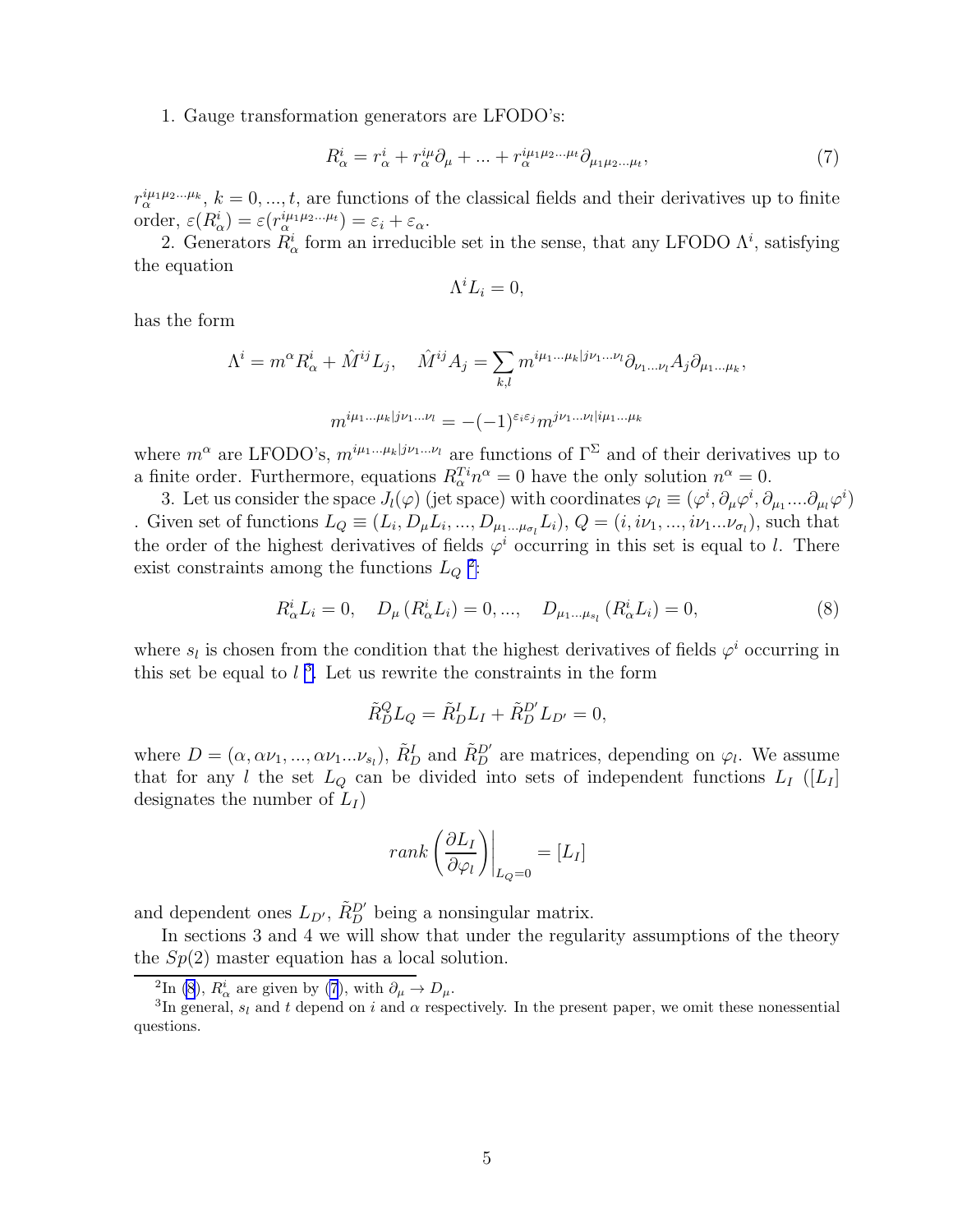### <span id="page-5-0"></span>3 The existence of a local solution

One can check that the functional

$$
S_1 = \int dx \left( C^{\alpha a} R^i_{\alpha} \varphi^*_{ia} + \varepsilon^{ab} C^*_{\alpha b|a} B^{\alpha} + B^{\alpha} R^i_{\alpha} \bar{\varphi}_i (-1)^{\varepsilon_i + \varepsilon_{\alpha}} \right) \tag{9}
$$

is a solution to the  $Sp(2)$  master equation in the first order in  $C^{\alpha b}$ ,  $B^{\alpha}$ . Let us investigate the structure of the general solution to equation [\(6](#page-3-0)). All functions  $s_k, k \leq n$  contain derivatives of  $\Gamma^{\Sigma}$  up to a finite order. Consequently, the functions  $f_{n+1}^{a}$  also contain finite order derivatives of  $\Gamma^{\Sigma}$ . We choose the jet space  $J_{(l)}(\Gamma^{\Sigma}) = J_{l}(\varphi) \otimes J_{l_{C}}(C) \otimes ...$  $l_{\varphi_a^*} = l_{\bar{\varphi}} = \sigma_l, l_{B_a^*} = l_{C_{b|a}^*} = l_{\bar{B}} = l_{\bar{C}_a} = s_l, l_{C^a} = l_B$  in such a way that  $f_{n+1}^a$ ,  $w^a f_{n+1}^b$ ,  $D_{\mu}j^{\mu ab}$  be defined on it. Note, that if we restrict ourselves to the operators  $w^a$  and  $D_{\mu}$  as onlyacting on functions defined on  $J_{(l)}(\Gamma^{\Sigma})$ , then all sums in expressions [\(5](#page-3-0)) and ([6\)](#page-3-0) are finite. Of course, jet spaces are defined ambiguously: if a set  $(l)$  is admissible, then any other set  $(l')$ ,  $l' \ge l$ ,  $l'_{C} \ge l_{C}$ , ... is admissible, too.

The operators  $w^a$  acting on  $J_{(l)}(\Gamma^{\Sigma})$  are

$$
w^{a} = (-1)^{\varepsilon_{I}} L_{I} \frac{\partial}{\partial \varphi_{Ia}^{*}} + (-1)^{\varepsilon_{D'}} L_{D'} \frac{\partial}{\partial \varphi_{D'a}^{*}} - (-1)^{\varepsilon_{D}} \tilde{R}_{D}^{Q} \varphi_{Qb}^{*} \frac{\partial}{\partial C_{Db|a}^{*}} + ((-1)^{\varepsilon_{Q}} \tilde{R}_{D}^{Q} \bar{\varphi}_{Q} + \varepsilon^{bc} C_{Dc|b}^{*}) \frac{\partial}{\partial B_{Da}^{*}} - (-1)^{\varepsilon_{Q}} \varepsilon^{ab} \sum_{k=0}^{\varepsilon_{D}} \partial_{\mu_{1}...\mu_{k}} B^{\alpha} \frac{\partial}{\partial (\partial_{\mu_{1}...\mu_{k}} C^{\alpha b})} + \varepsilon^{ab} \varphi_{Qb}^{*} \frac{\partial}{\partial \bar{\varphi}_{Q}} + \varepsilon^{ab} B_{Db}^{*} \frac{\partial}{\partial \bar{B}_{D}} + \varepsilon^{ab} C_{Dc|b}^{*} \frac{\partial}{\partial \bar{C}_{Dc}}.
$$

After the change of variables

$$
(\varphi_{Ia}^*, \varphi_{D'a}^*) \to (\varphi_{Ia}^*, \varphi_{Da}^{\prime*} = \tilde{R}_{D}^{Q} \varphi_{Qa}^*), \quad (\bar{\varphi}_{I}, \bar{\varphi}_{D'}) \to (\bar{\varphi}_{I}, \bar{\varphi}_{D}^{\prime} = (-1)^{\varepsilon_Q} \tilde{R}_{D}^{Q} \bar{\varphi}_Q + \varepsilon^{bc} C_{Dc|b}^*),
$$

with the rest of the variables left unchanged, the operators  $w<sup>a</sup>$  take the form (the primer is omitted)

$$
w^{a} = (-1)^{\varepsilon_{I}} L_{I} \frac{\partial}{\partial \varphi_{Ia}^{*}} + \varepsilon^{ab} \varphi_{Ib}^{*} \frac{\partial}{\partial \bar{\varphi}_{I}} - (-1)^{\varepsilon_{D}} \varphi_{Db}^{*} \frac{\partial}{\partial C_{Db|a}^{*}} + \varepsilon^{ab} C_{Dc|b}^{*} \frac{\partial}{\partial \bar{C}_{Dc}} + \bar{\varphi}_{D} \frac{\partial}{\partial B_{Da}^{*}} + \varepsilon^{ab} B_{\bar{D}b} \frac{\partial}{\partial \bar{B}_{Da}} + \varepsilon^{ab} B_{\bar{D}b} \frac{\partial}{\partial \bar{B}_{Db}} - (-1)^{\varepsilon_{\alpha}} \varepsilon^{ab} \sum_{k=0}^{\infty} \partial_{\mu_{1}...\mu_{k}} B^{\alpha} \frac{\partial}{\partial (\partial_{\mu_{1}...\mu_{k}} C^{\alpha b})}.
$$

Next, we introduce the operators

$$
\gamma_a = (-1)^{\varepsilon_I} \varphi_{Ia}^* \frac{\partial}{\partial L_I} - \varepsilon_{ab} \bar{\varphi}_I \frac{\partial}{\partial \varphi_{Ib}^*} - (-1)^{\varepsilon_D} C_{Db|a}^* \frac{\partial}{\partial \varphi_{Db}^*} - \varepsilon_{ab} \bar{C}_{Dc} \frac{\partial}{\partial C_{Dc|b}^*} +
$$

$$
B_{Da}^* \frac{\partial}{\partial \bar{\varphi}_D} - \varepsilon_{ab} \bar{B}_D \frac{\partial}{\partial B_{Db}^*}.
$$

Simple calculations give the following relations

$$
\gamma_a \gamma_b + \gamma_b \gamma_a = 0, \quad w^a \gamma_b + \gamma_b w^a = \delta_b^a N, \quad w^a N = N w^a, \quad \gamma_a N = N \gamma_a,
$$

$$
N = L_I \frac{\partial}{\partial L_I} + \varphi_{Qb}^* \frac{\partial}{\partial \varphi_{Qb}^*} + \bar{\varphi}_Q \frac{\partial}{\partial \bar{\varphi}_Q} + B_{Db}^* \frac{\partial}{\partial B_{Db}^*} + C_{Db|a}^* \frac{\partial}{\partial C_{Db|a}} + \bar{B}_D \frac{\partial}{\partial \bar{B}_D} + \bar{C}_{Dc} \frac{\partial}{\partial \bar{C}_{Dc}}.
$$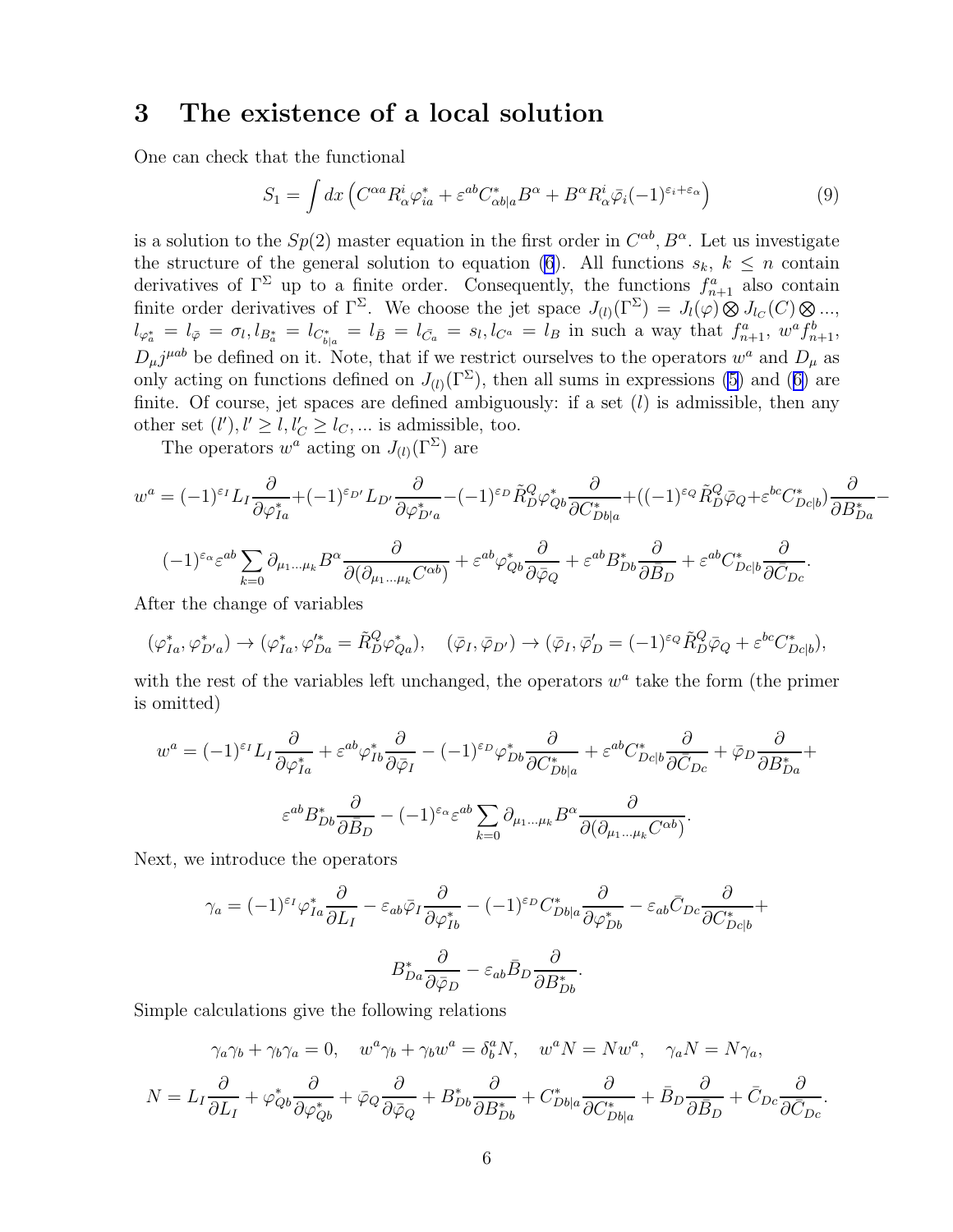<span id="page-6-0"></span> $D_{\lambda}$  can be written as  $D_{\lambda} = \bar{D}_{\lambda} + \tilde{D}_{\lambda}$ ,

$$
\bar{D}_{\lambda} = \sum_{k=1} \partial_{\mu_1 \dots \mu_k} C^{\alpha a} \frac{\partial}{\partial (\partial_{\mu_1 \dots \mu_{k-1}} C^{\alpha a})} + \sum_{k=1} \partial_{\mu_1 \dots \mu_k} B^{\alpha} \frac{\partial}{\partial (\partial_{\mu_1 \dots \mu_{k-1}} B^{\alpha})},
$$
  
\n
$$
[w^a, \bar{D}_{\lambda}] = [\gamma_a, \bar{D}_{\lambda}] = [N, \bar{D}_{\lambda}] = 0, \quad [w^a, D_{\lambda}] = [N, D_{\lambda}] = 0, \quad [\gamma_a, D_{\lambda}] \neq 0.
$$

Consider equation [\(6](#page-3-0)). To solve it we apply the method used in[[16](#page-12-0)] for the standard formalism. Let us expand  $f_{n+1}^a$  and  $j_{n+1}^{\mu ab}$  according to the total number of derivatives of the fields  $C^{\alpha a}$  and  $B^{\alpha}$ :

$$
f_{n+1}^{a} = \sum_{k=0}^{p} f_{n+1}^{(k)a}, \quad j_{n+1}^{\lambda ab} = \sum_{k=0}^{m} j_{n+1}^{(k)\lambda ab}, \quad Df_{n+1}^{(k)a} = kf_{n+1}^{(k)a}, \quad Dj_{n+1}^{(k)\lambda ab} = kj_{n+1}^{(k)\lambda ab},
$$

$$
D = \sum_{k=0}^{p} k \partial_{\mu_{1}...\mu_{k}} C^{\alpha a} \frac{\partial}{\partial(\partial_{\mu_{1}...\mu_{k}} C^{\alpha a})} + \sum_{k=0}^{p} k \partial_{\mu_{1}...\mu_{k}} B^{\alpha} \frac{\partial}{\partial(\partial_{\mu_{1}...\mu_{k}} B^{\alpha})},
$$

wherep and m are finite numbers. It is obvious that m can be put equal to  $p-1$  [[16](#page-12-0)]. It follows from([6\)](#page-3-0) that

$$
w^{a} f_{n+1}^{(p)b} + w^{b} f_{n+1}^{(p)a} = \bar{D}_{\lambda} j_{n+1}^{(p-1)\lambda ab}.
$$
\n(10)

After applying the results of Appendix 1 to equation (10), we have:

$$
N^{2} f_{n+1}^{(p)a} = w^{a} y_{n+1}^{(p)} + \bar{D}_{\lambda} j_{n+1}^{(p-1)\lambda a}, \quad y_{n+1}^{(p)} = \left(\frac{3}{2}N - \frac{1}{2}\gamma_{c}w^{c}\right) \gamma_{b} f_{n+1}^{(p)b},
$$
  
\n
$$
j_{n+1}^{(p-1)\lambda a} = \left(\frac{2}{3}N - \frac{1}{6}\gamma_{c}w^{c}\right) \gamma_{b} j_{n+1}^{(p-1)\lambda a b}.
$$
\n(11)

Since  $ngh(f_{n+1}^{(p)a})=1$ ,  $f_{n+1}^{(p)a}=O(C^{l}B^{n+1-l})$ ,  $n\geq 1$ , the functions  $f_{n+1}^{(p)a}$  contain antifields  $\Phi_a^*, \bar{\Phi}, \text{ hence}$ 

$$
f_{n+1}^{(p)a} = w^a \left( \frac{1}{N^2} y_{n+1}^{(p)} \right) + \bar{D}_{\lambda} \left( \frac{1}{N^2} j_{n+1}^{(p-1)\lambda a} \right).
$$

Then, let us write  $f_{n+1}^a$  as

$$
f_{n+1}^a = w^a \left( \frac{1}{N^2} y_{n+1}^{(p)} \right) + D_\lambda \left( \frac{1}{N^2} j_{n+1}^{(p-1)\lambda a} \right) + f_{n+1}^{[p-1]a}.
$$

Obviously,  $f_{n+1}^{[p-1]a}$  also obey [\(6](#page-3-0)), and the highest summary derivatives of  $C^{\alpha a}$  and  $B^{\alpha}$ in  $f_{n+1}^{[p-1]a}$  is equal to  $p-1$ . Going in the same way and taking into account that  $f_{n+1}^a|_{C^{\alpha a}=B^{\alpha}=0} = 0$ , we arrive at

$$
f_{n+1}^a = w^a y_{n+1} + D_{\lambda} j_{n+1}^{\lambda a}, \quad F_{n+1}^a = W^a \int dx y_{n+1} \equiv W^a Y_{n+1}
$$

where  $y_{n+1}$  and  $j_{n+1}^{\lambda a}$  are some functions. In Appendix 2 we show that, under additional assumptions the functions  $y_{n+1}$  can be chosen as  $Sp(2)$  and Lorentz scalars. Taking  $S_{n+1} = Y_{n+1}$ , we can see that the  $Sp(2)$  master equation is satisfied up to n+1 order. Accordingly, the existence of a local solution conserving the  $Sp(2)$  symmetry is proven.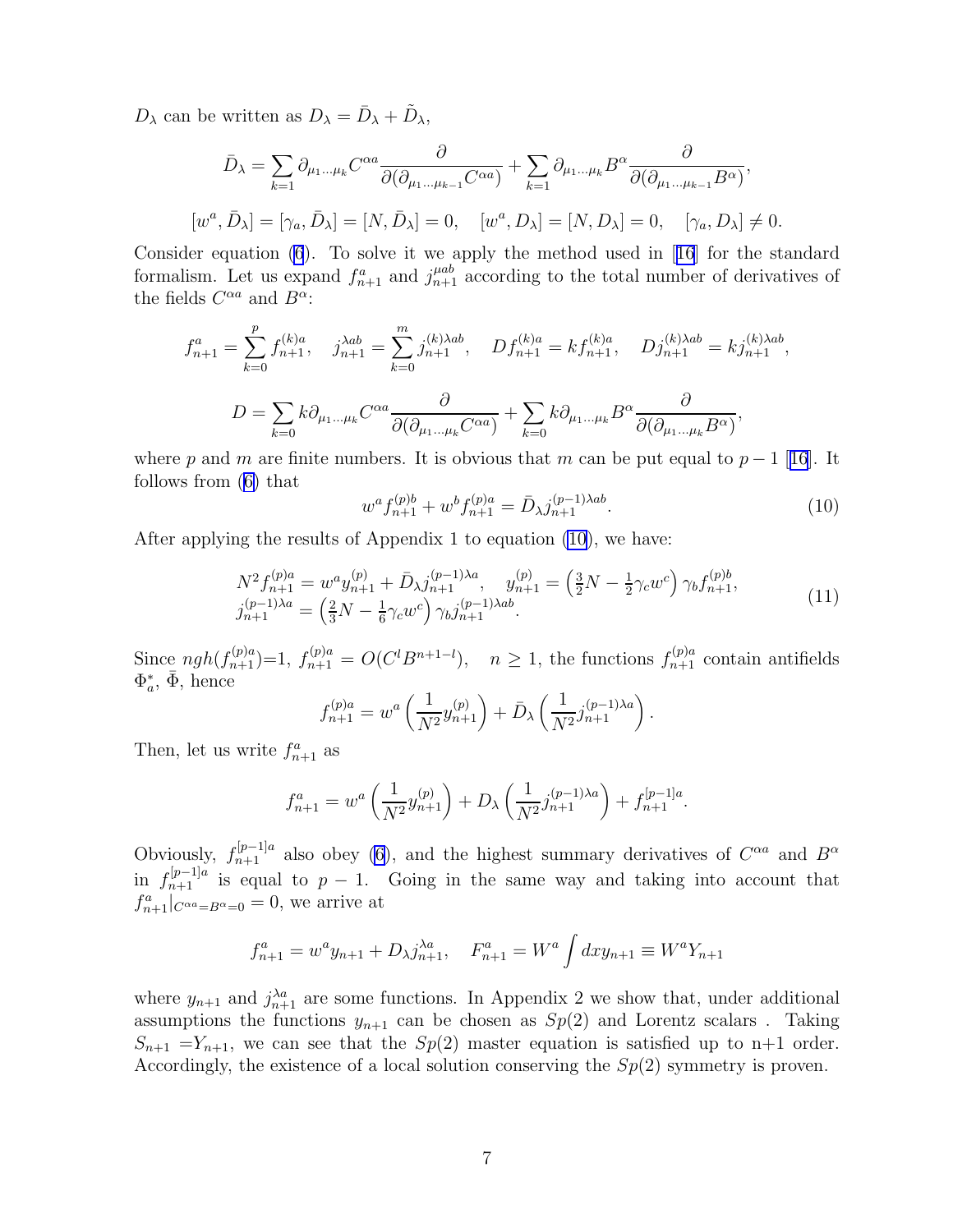# 4 The arbitrariness of solutions of the  $Sp(2)$  master equation

In this section we study the arbitrariness of solutions to the  $Sp(2)$  master equation. Before doing that, let us introduce a set of operators which we will call the gauge (G) transformations:

$$
K = \exp\left\{\frac{i\hbar}{2} : \varepsilon_{ab}[\bar{\Delta}^b, [\bar{\Delta}^a, F]]_+ : \right\},\tag{12}
$$

where

$$
F = \sum_{n=0} \hbar^n F_n, \quad F_n = \int dx F_n^{\Sigma_1...\Sigma_n} \frac{\delta}{\delta \Gamma^{\Sigma_1}} \cdots \frac{\delta}{\delta \Gamma^{\Sigma_n}},
$$

 $F_n^{\Sigma_1...\Sigma_n}$  are functions of  $\Gamma^{\Sigma}$  and of their finite order derivatives,

$$
\bar{\Delta}^a = \int dx (-1)^{\varepsilon_A} \frac{\delta}{\delta \Phi^A} \frac{\delta}{\delta \Phi^*_{Aa}} + \int dx \frac{i}{\hbar} \varepsilon^{ab} \Phi^*_{Ab} \frac{\delta}{\delta \bar{\Phi}_A},
$$

the symbol :...: means that all functionals like  $\delta(0)$  must be set equal to zero<sup>4</sup>.

G transformations have the following properties:

1. A product of G transformations is a G transformation.

2. Given a functional  $S(\Gamma^{\Sigma})$ , we construct the functional  $S'(\Gamma^{\Sigma})$  in accordance with the rule

$$
\exp\left[\frac{i}{\hbar}S'\right] = K \exp\left[\frac{i}{\hbar}S\right].\tag{13}
$$

If S is a local functional, then S' also is a local functional; if S does not depend on  $\hbar$ , then S' has the same property; if S satisfies the  $Sp(2)$  master equation, then S' satisfies the  $Sp(2)$  master equation. Two functionals S and S' are called gauge equivalent if they are related by (13). In [\[3\]](#page-12-0) it is shown that G transformations do not change the physical contents of the theory. Let us proceed by studying the general solution to the  $Sp(2)$ master equation in first order on  $C^{\alpha a}$ ,  $B^{\alpha}$ . The general form of the functional, that is first order in  $C^{\alpha a}$ ,  $B^{\alpha}$ , conserves ngh and is  $Sp(2)$  a scalar is

$$
S_1 = \int dx \left( C^{\alpha a} \Lambda^i_{\alpha} \varphi^*_{ia} + \varepsilon^{ab} B^{\beta} \Lambda^{\alpha}_{\beta} C^*_{\alpha b|a} (-1)^{\varepsilon_{\beta}} + B^{\alpha} \bar{\Lambda}^i_{\alpha} \bar{\varphi}_i (-1)^{\varepsilon_i + \varepsilon_{\alpha}} + \frac{1}{2} \varepsilon^{ab} B^{\alpha} \hat{\Lambda}^{ij}_{\alpha} \varphi^*_{jb} \varphi^*_{ia} \right), \tag{14}
$$

where  $\Lambda_{\alpha}^{i}$ ,  $\Lambda_{\alpha}^{\beta}$ ,  $\bar{\Lambda}_{\alpha}^{i}$  are LFODO's,

$$
\hat{\Lambda}_{\alpha}^{ij} A_j B_i = \sum_{k,l} \lambda_{\alpha}^{i\mu_1 \dots \mu_k | j\nu_1 \dots \nu_l} \partial_{\nu_1 \dots \nu_l} A_j \partial_{\mu_1 \dots \mu_k} B_i,
$$

 $\lambda_{\alpha}^{i\mu_1...\mu_k|j\nu_1...\nu_l}$  being functions, depending on  $\varphi^i$  and their finite order derivatives. The G transformation on S with  $F = -(-1)^{\varepsilon_i} \bar{\varphi}_i \bar{\varphi}_j \hat{\Lambda}_{\alpha}^{ij} B^{\alpha}$  removes the term  $\frac{1}{2} \varphi_{ia}^* \varphi_{jb}^* \varepsilon^{ab} \hat{\Lambda}_{\alpha}^{ij} B^{\alpha}$  from  $S_1$ <sup>5</sup>.

The  $Sp(2)$  master equation for  $(14)$  leads to

$$
\Lambda^i_{\alpha} L_i = 0, \quad \bar{\Lambda}^i_{\alpha} = \Lambda^{\beta}_{\alpha} \Lambda^i_{\beta}
$$

<sup>&</sup>lt;sup>4</sup>Correct definition of operators like  $(12)$  and their properties will be given in [\[17](#page-12-0)].

<sup>&</sup>lt;sup>5</sup>In[[3\]](#page-12-0), it was postulated that  $\hat{\Lambda}^{ij}_{\alpha} = 0$ . In fact, we see, that  $\hat{\Lambda}^{ij}_{\alpha}$  can be removed by a G transformation.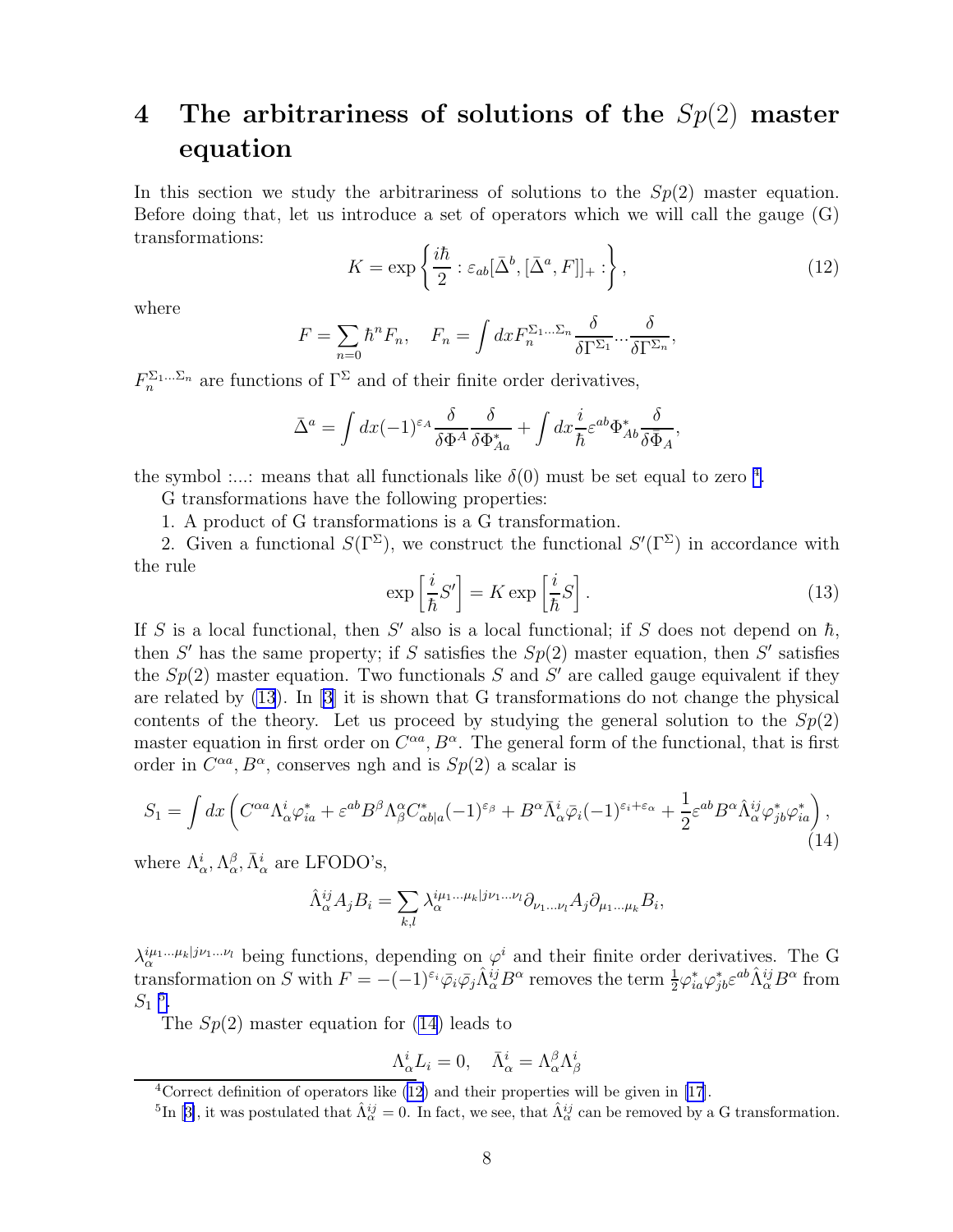Due to the regularity assumptions one has:

$$
\Lambda_{\alpha}^{i} = m_{\alpha}^{\beta} R_{\beta}^{i} + \hat{M}_{\alpha}^{ij} L_{j}, \quad \hat{M}_{\alpha}^{ij} A_{j} = \sum_{k,l} m_{\alpha}^{i\mu_{1}...\mu_{k}|j\nu_{1}...\nu_{l}} \partial_{\nu_{1}...\nu_{l}} A_{j} \partial_{\mu_{1}...\mu_{k}},
$$

$$
m_{\alpha}^{i\mu_{1}...\mu_{k}|j\nu_{1}...\nu_{l}} = -(-1)^{\varepsilon_{i}\varepsilon_{j}} m_{\alpha}^{j\nu_{1}...\nu_{l}|i\mu_{1}...\mu_{k}},
$$

where  $m_\alpha^\beta$  are LFODO's. The expression  $C^{\alpha a} \hat{M}_{\alpha}^{ij} L_j \varphi_{ia}^*$  can be compensated by the G transformation with  $F = (1/2)C^{\alpha a}M_{\alpha}^{ij}\varphi_{ia}^*\bar{\varphi}_j$ . Note, that  $S|_{\Phi_{A2}^*=\bar{\Phi}_A=0}$  is a solution to the master equation. We suppose that it is a proper solution, i.e. the equations

$$
m_{\beta}^{T\alpha}C^{\beta a} = 0, \quad \Lambda_{\beta}^{T\alpha}B^{\beta} = 0
$$

have only trivial solutions, hence there exist LFODO's  $m_{\alpha}^{-1\beta}$ ,  $\Lambda_{\alpha}^{-1\beta}$ . After the change of variables

$$
C'^{\alpha a} = (-1)^{\varepsilon_{\alpha} + \varepsilon_{\beta}} m_{\beta}^{T\alpha} C^{\beta a}, \quad C'^*_{\alpha b|a} = m_{\alpha}^{-1\beta} C^*_{\beta b|a}, \quad \bar{C}'_{\alpha a} = m_{\alpha}^{-1\beta} \bar{C}_{\beta a}, \quad B'^{\alpha} = m_{\beta}^{T\alpha} \Lambda_{\gamma}^{T\beta} B^{\gamma} (-1)^{\varepsilon_{\gamma} + \varepsilon_{\alpha}},
$$

$$
B'^*_{\alpha a} = \Lambda_{\alpha}^{-1\beta} m_{\beta}^{-1\gamma} B^*_{\gamma a}, \quad \bar{B}'_{\alpha} = \Lambda_{\alpha}^{-1\beta} m_{\beta}^{-1\gamma} \bar{B}_{\gamma}
$$

(which conserves the  $Sp(2)$  master equation and can be represented as a G transformation) wetransform  $S_1$  to the form ([9\)](#page-5-0).

Giventwo solutions S and S' to the  $Sp(2)$  master equation ([1](#page-2-0)) with the same boundary condition  $\mathcal{S}(\varphi)$ , we suppose that they are G equivalent up to order n. Performing the G transformation on  $S'$ , we can write

$$
S_{[n]} = S'_{[n]}, \quad S'_{n+1} = S_{n+1} + \Delta S_{n+1}
$$

where $S_1$  is given by ([9\)](#page-5-0). Then  $\Delta S_{n+1}$  satisfies the equation  $W^a \Delta S_{n+1} = 0$  or  $w^a \Delta s_{n+1} =$  $D_{\mu}j_{n+1}^{\mu}$ . From the results of section 2 and Appendix 1, we conclude that:

$$
\Delta S_{n+1} = W^2 W^1 X_{n+1}.
$$

 $\Delta S_{n+1}$  can be removed by applying the G transformation to S with  $F = X_{n+1}$ . Applying the induction method, we conclude that the general local solution to the  $Sp(2)$  master equation, conserving  $Sp(2)$  symmetry and ngh can be represented in the form

$$
\exp\left(\frac{i}{\hbar}S\right) = \exp\left\{\frac{i\hbar}{2} : \varepsilon_{ab}[\bar{\Delta}^b, [\bar{\Delta}^a, X]]_+ : \right\} \exp\left(\frac{i}{\hbar}S_c\right),\,
$$

where  $S_c$  is a special solution.

#### Acknowledgements

The work of S. S. S. is supported by Russian Foundation for Basic Researches under the Grant 96–02–17314 and by Human Capital and Nobility Program of the European Community under the Projects INTAS 96–0308. I.T. is partially supported by Russian Foundation for Basic Researches under the Grant 96–01–00482 and by Human Capital and Nobility Program of the European Community under the Project RFBR–INTAS –95829.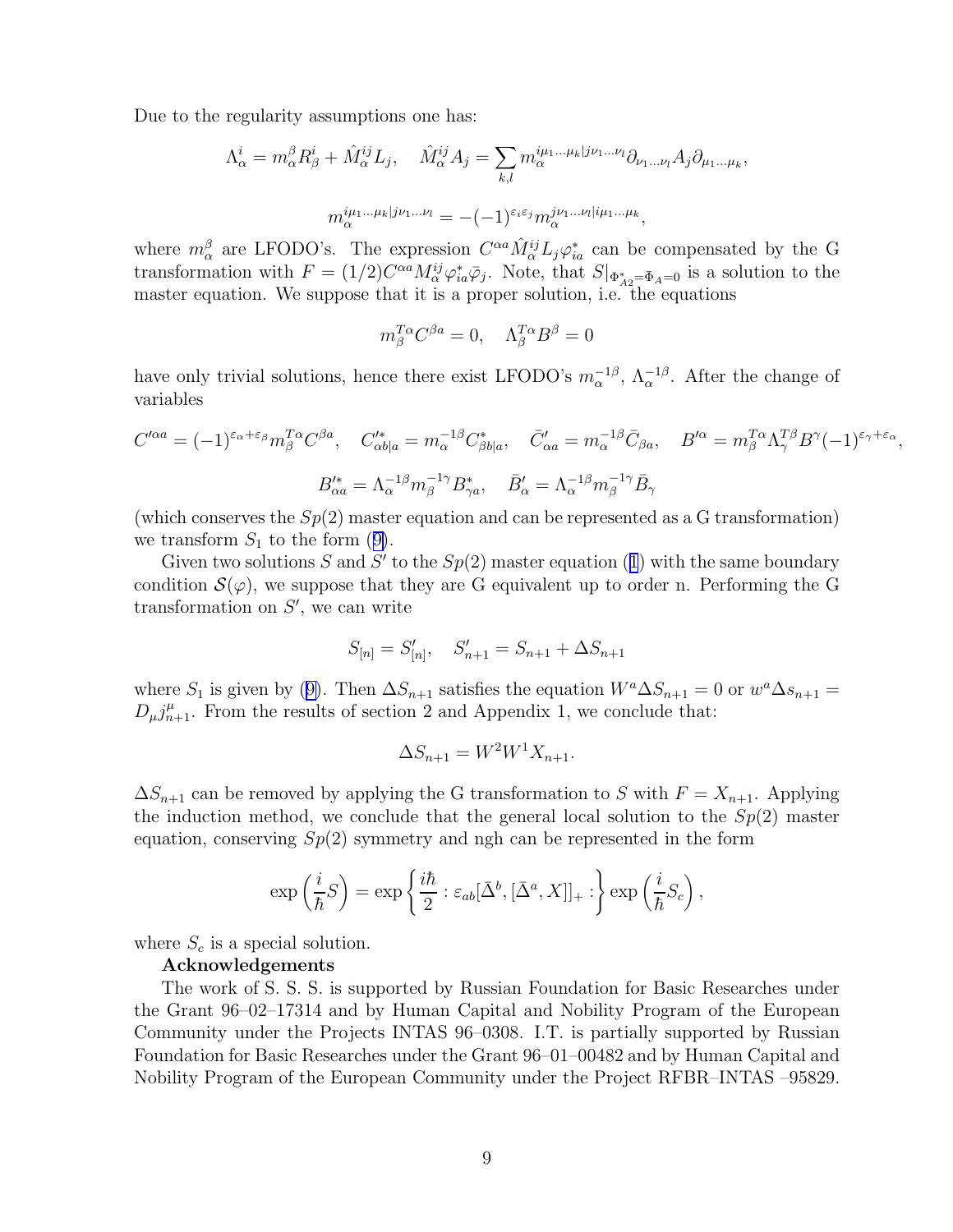## Appendix 1

Here we show how equation([10\)](#page-6-0) may be solved.

Let the operators  $w^a$ ,  $\gamma_a$ , N and d define an algebra:

$$
w^{a}w^{b} + w^{b}w^{a} = 0, \quad \gamma_{a}\gamma_{b} + \gamma_{b}\gamma_{a} = 0, \quad w^{a}\gamma_{b} + \gamma_{b}w^{a} = \delta_{b}^{a}N, \quad [w^{a}, d] = [\gamma_{a}, d] = 0.
$$

Consider equation

$$
w^a f = dj^a.
$$

By using the algebra we have

$$
N^{2}f = N(w^{2}\gamma_{1}f + d\gamma_{1}j^{2}) = dN\gamma_{2}j^{2} + w^{2}w^{1}\gamma_{1}\gamma_{2}f + dw^{2}\gamma_{2}\gamma_{1}j^{1} = w^{2}w^{1}\gamma_{1}\gamma_{2}f + d\left(\frac{1}{2}(N + \gamma_{a}w^{a})\gamma_{b}j^{b}\right)
$$
 or

$$
N^2 f = w^2 w^1 y + dj.
$$

Now, consider the equation

$$
\sum_{i=1}^{l+1} w^{a_i} f^{a_1 \dots a_{l+1}} = dj^{a_1 \dots a_{l+1}} \tag{15}
$$

,

for the function  $f^{a_1...a_l}$ , symmetric in its indices  $a_i$ . Multiplying (15) by  $w^b \varepsilon_{ba_{l+1}}$  and  $\gamma_{a_{l+1}}$ , we arrive at

$$
(l+2)w2w1fa1...al = dwc \varepsilon_{cb} ja1...alb
$$
\n(16)

and

$$
\gamma_b w^b f^{a_1 \dots a_l} + l N f^{a_1 \dots a_l} - \sum_{i=1}^l w^{a_i} \left( \gamma_b f^{a_1 \dots a_i b} \right) = d \left( \gamma_b j^{a_1 \dots a_l b} \right) \tag{17}
$$

respectively. After multiplying (17) by  $\gamma_c w^c$  and taking into account the expressions

$$
\gamma_c w^c \gamma_b w^b = N \gamma_b w^b + 2 \gamma_1 \gamma_2 w^2 w^1, \quad \gamma_c w^c w^a = w^a (\gamma_c w^c - N),
$$

we have

$$
(l+1)N\gamma_c w^c f^{a_1...a_l} = \sum_{i=1}^l w^{a_i} \left[ (\gamma_c w^c - N)\gamma_b f^{a_1...a_i...a_l b} \right] + d \left[ \left( \frac{l}{l+2} \gamma_c w^c + \frac{2}{l+2} N \right) \gamma_b j^{a_1...a_l b} \right],
$$
\n(18)

where in derivation of (18) use has been made of the equality  $\gamma_1 \gamma_2 w^b \varepsilon_{bc} = (\gamma_b w^b - N) \gamma_c$ . Substituting (18) into (17), we obtain

$$
l(l+1)N^{2}f^{a_{1}...a_{l}} = \sum_{i=1}^{l} w^{a_{i}} \left[ ((l+2)N - \gamma_{c}w^{c})\gamma_{b}f^{a_{1}...a_{i}...a_{l}b} \right] + d \left[ \left( \frac{l(l+3)}{l+2}N - \frac{l}{l+2}\gamma_{c}w^{c} \right) \gamma_{b}j^{a_{1}...a_{l}b} \right]
$$
\n(19)

or

$$
N^{2} f^{a_{1}...a_{l}} = \sum_{i=1}^{l} w^{a_{i}} y^{a_{1}...a_{i}...a_{l}} + dj^{a_{1}...a_{l}}.
$$

Thus,([11](#page-6-0)) follows from (19) with  $l = 1, d \rightarrow \bar{D}_{\mu}, j^a \rightarrow j^{a\mu}$ .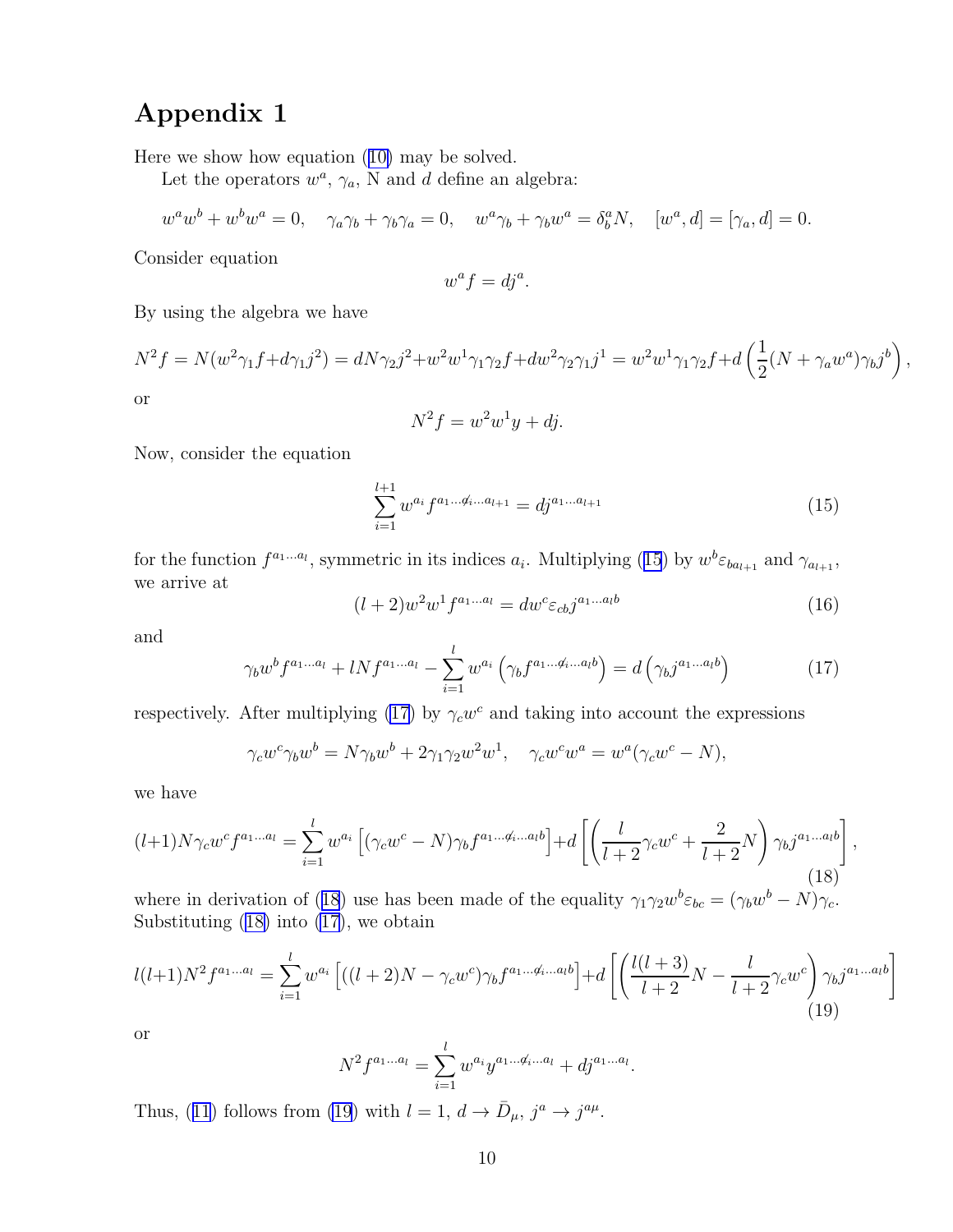## <span id="page-10-0"></span>Appendix 2

Here we show that the functionals  $Y_n$  can be chosen  $Sp(2)$  and (under additional assumptions) Lorentz scalars. We closely follow [\[12\]](#page-12-0) in our arguments .

Let  $T^{\sigma}$  be transformation generators of the fields  $\Gamma^{\Sigma}$ , defining a semi-simple algebra **g**. Let the action of  $T^{\sigma}$  on any local functional  $A = \int dx a$  be:

$$
T^{\sigma} A = \int dx t^{\sigma} a,\tag{20}
$$

$$
t^{\sigma} = \sum_{k=0} t^{\sigma}_{(k)\Sigma}^{\mu_1...\mu_k\Sigma'} \partial_{\mu_1...\mu_k} \Gamma^{\Sigma} \frac{\partial}{\partial(\partial_{\nu_1...\nu_k} \Gamma^{\Sigma'})},\tag{21}
$$

where  $t^{\sigma}_{(k)}$  $\frac{\mu_1...\mu_k \sum'}{\nu_1}$  $\sum_{\nu_1...\nu_k}^{\sum'}$  are constant matrices,  $t^{\sigma}$  define the same algebra **g** and

$$
[t^{\sigma}, w^a] = \tau_b^{\sigma a} w^b, \quad [t^{\sigma}, w^2 w^1] = 0, \quad [t^{\sigma}, D_{\mu}] = a_{\mu}^{\sigma \nu} D_{\nu}, \tag{22}
$$

with constant matrices  $\tau_b^{\sigma a}$ ,  $a_\mu^{\sigma \nu}$ . Next, we consider the functionals

$$
F^a = W^a Y, \quad Y = \int dx y,
$$
\n(23)

obeying the conditions

$$
T^{\sigma}F^{a} = \tau_b^{\sigma a}F^{b}.
$$
\n<sup>(24)</sup>

From (24), it follows that:

$$
w^a t^\sigma y = D_\mu j^{\mu a\sigma},
$$

with some functions  $j^{\mu a\sigma}$ . We suppose that there exists an operator  $N^{-1}$  defined on the functions  $t^{\sigma}y$ . Taking into account the results of Appendix 1, one has:

$$
t^{\sigma}y = w^2w^1z^{\sigma} + D_{\mu}j^{\mu\sigma}.
$$
\n(25)

Every subspace of the fixed power uniform polynomials in the variables  $\Gamma^{\Sigma}$  and their finite order derivatives defines a finite completely reducible representation of  $t^{\sigma}$ . The expansion of y into irreducible representations reads

$$
y = y_0 + \sum_{R \neq 0} y_R,
$$

where  $y_0$  belongs to the trivial representation. Equation (25) can be represented as follows:

$$
\sum_{R \neq 0} t^{\sigma} y_R = w^2 w^1 z^{\sigma} + D_{\mu} j^{\mu \sigma}.
$$
\n(26)

The equation (26) gives

$$
y_R = w^2 w^1 z_R + D_\mu j_R^\mu,
$$

with some functions  $z_R$  and  $j_R^{\mu}$ , due to the standard arguments. Hence, we obtain

$$
y = y_0 + w^2 w^1 z + D_{\mu} j^{\mu}
$$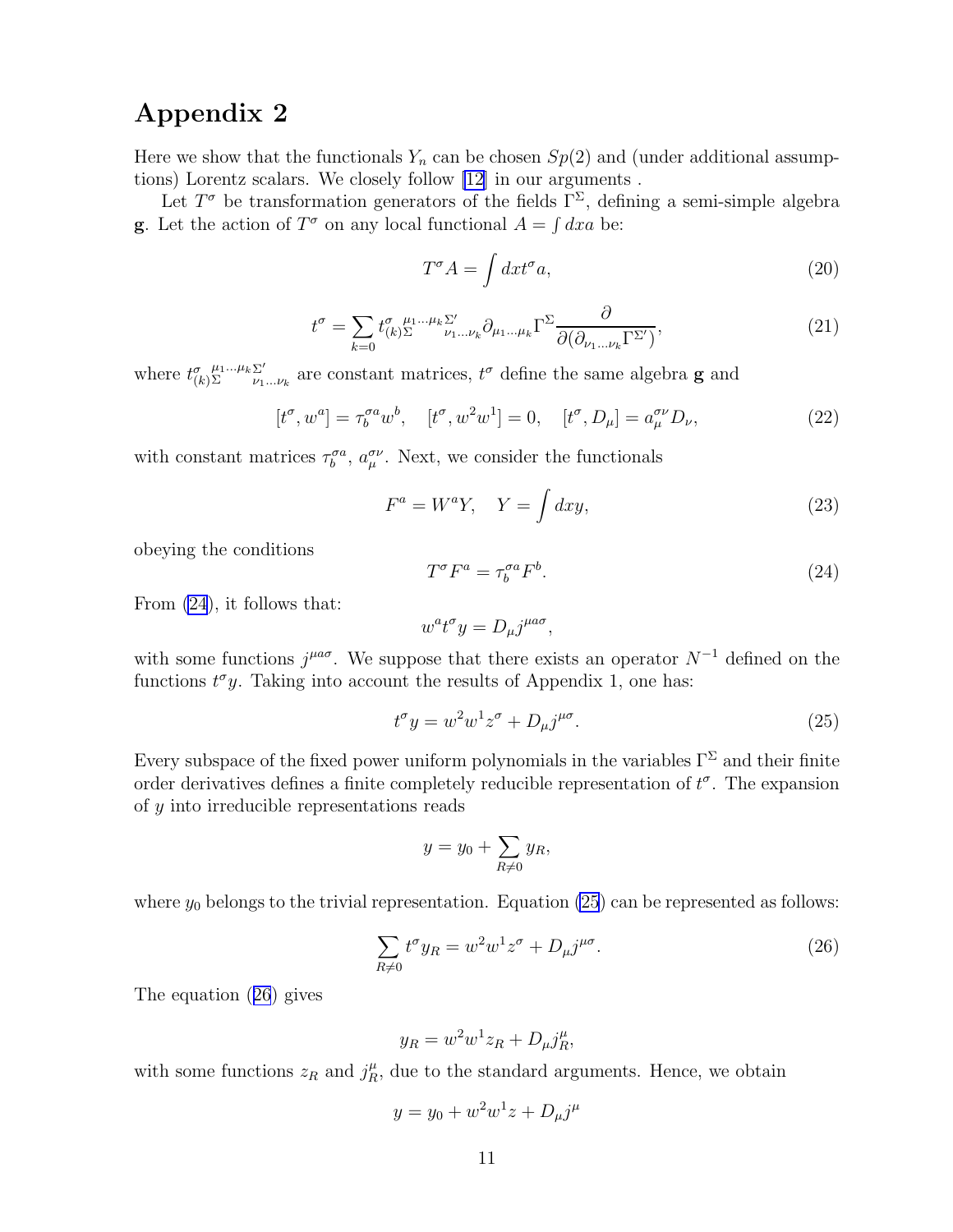with some functions z and  $j^{\mu}$ . Thus, we can take  $Y_0 = \int dx y_0$  as Y. In general case, Y is invariant up to a G transformation. Obviously, the generators of the  $Sp(2)$  transformationsobey the conditions  $(20), (21), (22)$  $(20), (21), (22)$  $(20), (21), (22)$  $(20), (21), (22)$  $(20), (21), (22)$  $(20), (21), (22)$  $(20), (21), (22)$ .

Now let us discuss the problem of Lorentz invariance of the functional  $Y$ . The Lorentz transformation generators are:

$$
M_{\mu\nu} = \int dx \left( (x_{\mu}\partial_{\nu} - x_{\nu}\partial_{\mu})\Gamma^{\Sigma} \frac{\delta}{\delta \Gamma^{\Sigma}} + M_{\Sigma\mu\nu}^{\Sigma\prime} \Gamma^{\Sigma} \frac{\delta}{\delta \Gamma^{\Sigma'}} \right),
$$

where the Lorentz transformation matrix  $M_{i\mu\nu}^{i'}$  of the original fields  $\varphi^{i}$  are known. The elements of the matrices for the remaining fields will be defined below. For simplicity, we consider classical action  $\mathcal{S}(\varphi)$  which does not depend explicitly on  $x^{\mu}$ . Then all functions  $s_k$ ,  $f_n^a$  can be chosen independent of x (see section 2). On these functions the operators  $M_{\mu\nu}$  and  $D_{\mu}$  are

$$
M_{\mu\nu}A = \int dx m_{\mu\nu}a, \quad m_{\mu\nu} = \sum_{k=0} M_{(k)} \sum_{\nu_1...\nu_k|\mu\nu}^{\nu_1...\mu_k} \partial_{\mu_1...\mu_k} \Gamma^{\Sigma} \frac{\partial}{\partial(\partial_{\nu_1...\nu_k}\Gamma^{\Sigma'})},
$$

$$
M_{(k)} \sum_{\nu_1...\nu_k|\mu\nu}^{\mu_1...\mu_k} = \frac{1}{k} \sum_{i=1}^k \sum_{j=1}^k \frac{1}{k-1} M_{(k-1)} \sum_{\nu_1...\nu_k...\nu_k}^{\mu_1...\mu_k...\mu_k} \sum_{\nu_1...\nu_j...\nu_k|\mu\nu}^{\nu_1} \delta^{\mu_i}_{\nu_j} +
$$

$$
\frac{1}{k} \sum_{i=1}^k \tilde{M}_{(k-1)} \sum_{\nu_1...\nu_k...\nu_k}^{\mu_1...\mu_k...\mu_k} \sum_{\nu_1...\nu_{k-1}|\mu\nu}^{\nu_1} \delta^{\mu_i}_{\nu_k}, \quad k \ge 2,
$$

$$
\lambda_{\beta|\mu\nu}^{\alpha} = \eta_{\mu\beta} \delta^{\alpha}_{\nu} - \eta_{\nu\beta} \delta^{\alpha}_{\mu}, \quad M_{(1)} \sum_{\nu_1|\mu\nu}^{\mu_1} = \lambda^{\mu_1}_{\nu_1} \delta^{\Sigma'}_{\nu_1} + M_{\Sigma\mu\nu}^{\Sigma'} \delta^{\mu_1}_{\nu_1}, \quad m_{\mu\nu} \varphi^i = M_{i'\mu\nu}^i \varphi^{i'}
$$

$$
D_{\mu} = \sum_{k=0}^k \partial_{\mu\mu_1...\mu_k} \Gamma^{\Sigma} \frac{\partial}{\partial(\partial_{\mu_1...\mu_k}\Gamma^{\Sigma})},
$$

.

hence  $[m_{\mu\nu}, D_{\lambda}] = \lambda_{\lambda|\mu\nu}^{\sigma} D_{\sigma}$ . The Lorentz invariance of the original action leads to  $m_{\mu\nu} L_i =$  $-M_i^{i'} L_{i'}$ . It is natural to define

$$
m_{\mu\nu}\varphi_{ia}^* = -M_{i\mu\nu}^{i'}\varphi_{i'a}^*, \quad m_{\mu\nu}\bar{\varphi}_i = -M_{i\mu\nu}^{i'}\bar{\varphi}_{i'}.
$$

Next, we suppose that the gauge transformation generators are chosen by Lorentz covariant way ,i.e.,

$$
m_{\mu\nu}R^i_\alpha = M^i_{i'\mu\nu}R^{i'}_\alpha - M^{\alpha'}_{\alpha\mu\nu}R^i_{\alpha'},
$$

where  $M_{\alpha\mu\nu}^{\alpha'}$  are generators of a finite dimensional representation of the algebra o(3, 1) (gauge parameters transform according to this representation). We will suppose, that the Lorentz transformation of the fields  $C^{\alpha b}$ ,  $B^{\alpha}$ ,  $C_{\alpha b|a}^*$ ,  $B_{\alpha a}^*$ ,  $\bar{C}_{\alpha b}$ ,  $\bar{B}_{\alpha}$  has the following form

$$
m_{\mu\nu}(C^{\alpha b}, B^{\alpha}) = M^{\alpha}_{\alpha'\mu\nu}(C^{\alpha'b}, B^{\alpha'}), \quad m_{\mu\nu}(C^{*}_{\alpha b|a}, B^{*}_{\alpha a}, \bar{C}_{\alpha b}, \bar{B}_{\alpha}) = -M^{\alpha'}_{\alpha\mu\nu}(C^{*}_{\alpha'b|a}, B^{*}_{\alpha'a}, \bar{C}_{\alpha'b}, \bar{B}_{\alpha'})
$$

(the fields  $C^{\alpha b}$  and  $B^{\alpha}$  Lorentz transform in the same way as the gauge transformation parameters) It is easy to check, that  $m_{\mu\nu}$  (and  $M_{\mu\nu}$ ) define the algebra  $o(3, 1)$  and that the relation

$$
[w^a,m_{\mu\nu}]=0
$$

holds.Accordingly, the generators  $M_{\mu\nu}$  and  $m_{\mu\nu}$  obey the conditions [\(20](#page-10-0)), ([21\)](#page-10-0), [\(22\)](#page-10-0). Therefore, the results of this Appendix allow us to choose y as a Lorentz scalar.